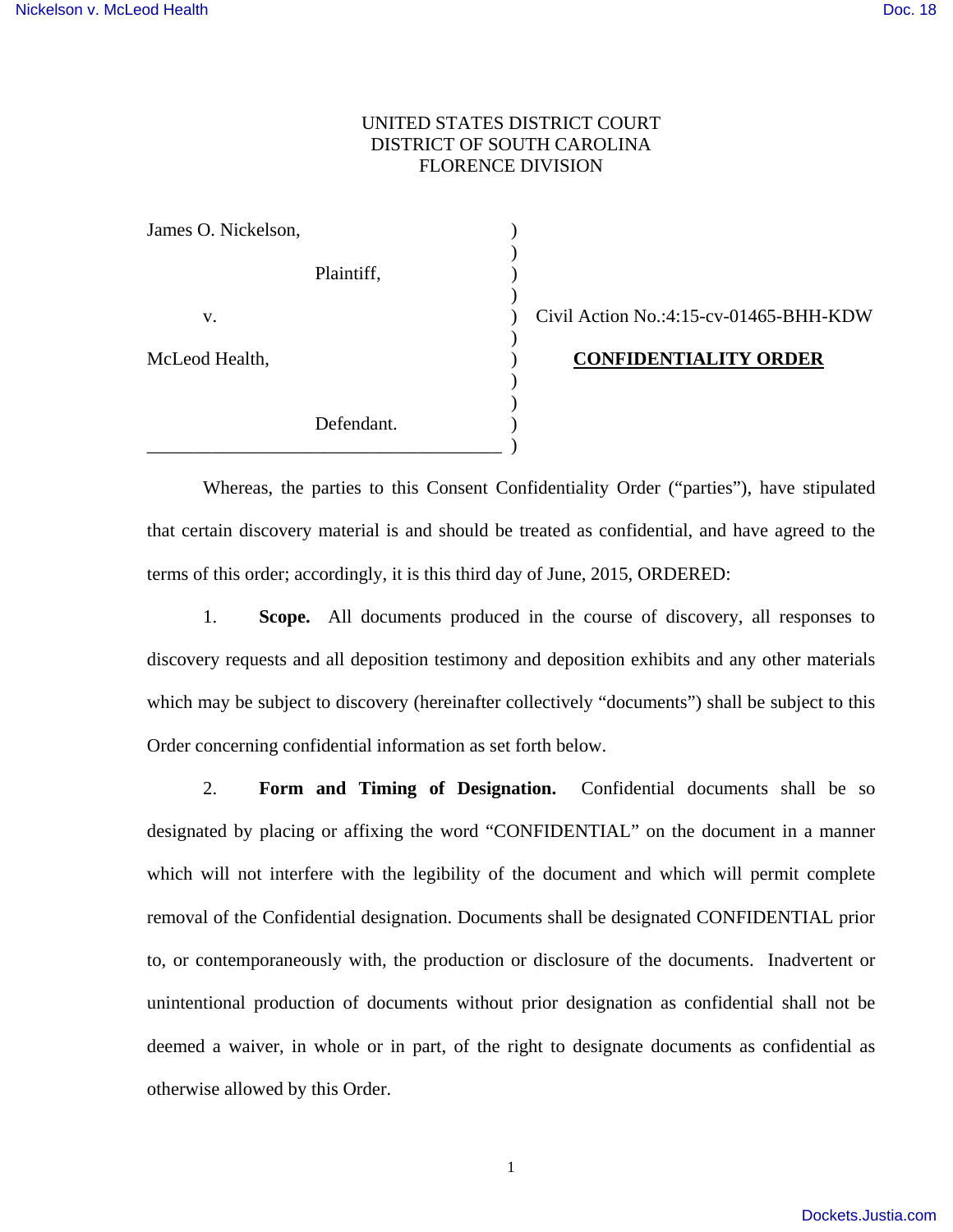3. **Documents Which May be Designated Confidential.** Any party may designate documents as confidential but only after review of the documents by an attorney who has, in good faith, determined that the documents contain information protected from disclosure by statute, sensitive personal information, including but not limited to social security numbers and personnel records, trade secrets, or confidential research, development, or commercial information. The certification shall be made concurrently with the disclosure of the documents, using the form attached hereto at Attachment A which shall be executed subject to the standards of Rule 11 of the Federal Rules of Civil Procedure. Information or documents which are available in the public sector may not be designated as confidential.

 4. **Depositions.** Portions of depositions shall be deemed confidential only if designated as such when the deposition is taken or within seven business days after receipt of the transcript. Such designation shall be specific as to the portions to be protected.

#### 5. **Protection of Confidential Material.**

a. **General Protections.** Documents designated CONFIDENTIAL shall be used solely for the purposes of this action, including any appeal, and shall not be disclosed to any person except the following individuals: the Court (including the Clerk's office and court reporters); counsel for the parties, their staff members, their professional and para-professional employees; any experts or service contractors (i.e., court reporters or outside photocopying or imaging services) associated by the parties regarding this action; Defendant's liability insurance carrier, and the parties, including officers or employees of a corporate party. All persons to whom Confidential documents are disclosed shall be bound by this Order. It shall be the responsibility of counsel for each party to this action to insure that persons authorized to receive Confidential documents have knowledge of the terms of this Order and agree to be bound by them. Use of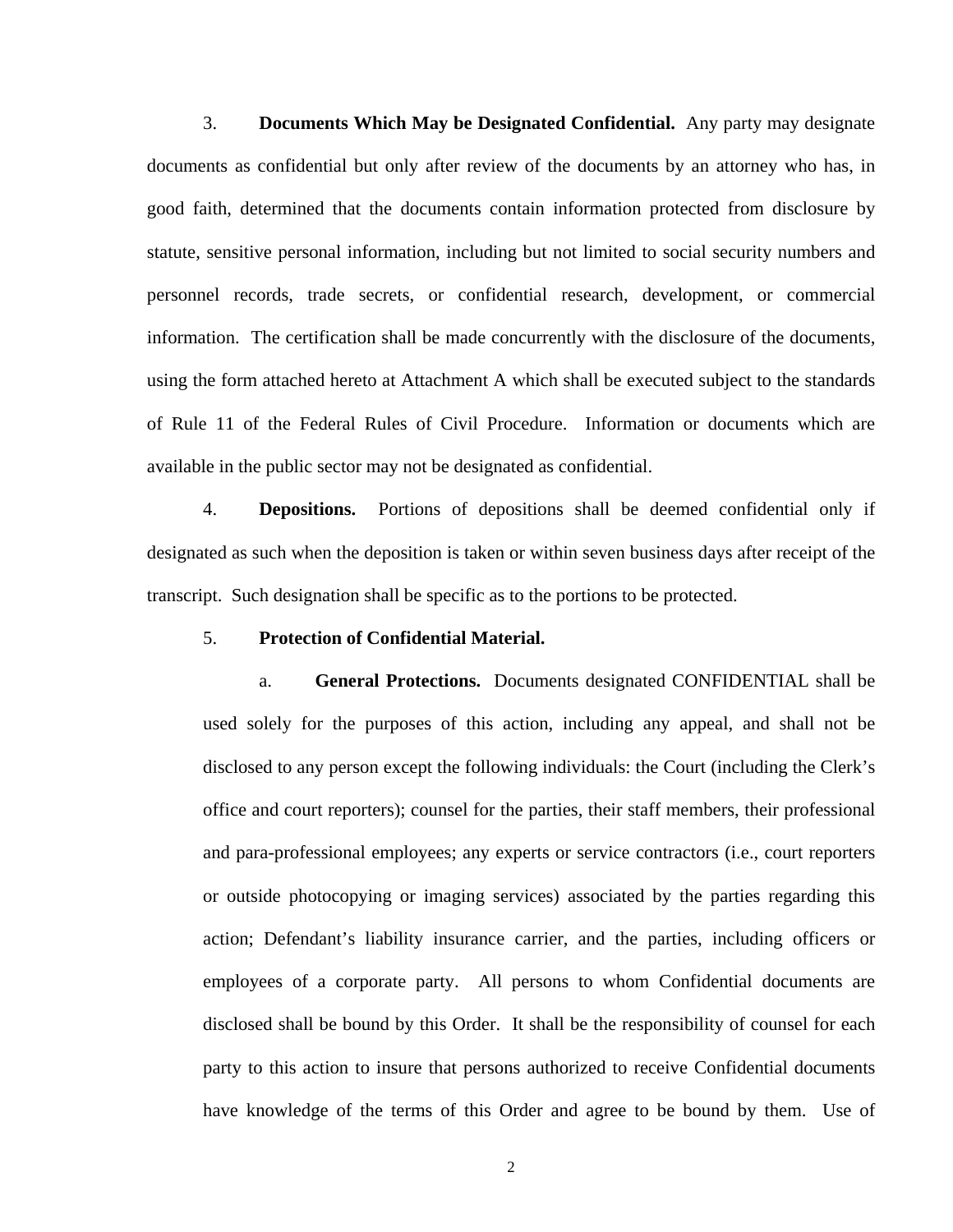Confidential Material during the trial of this action or in any hearing in connection with the disposition of this matter by any party shall in no way permit the use of such material for or in connection with any other lawsuit, action, hearing or proceeding, without further order of the Court, express agreement by both parties, or pursuant to a valid subpoena.

b. **Control of Documents.** Counsel for the parties shall take reasonable efforts to prevent unauthorized disclosure of documents designated as Confidential pursuant to the terms of this order. Counsel shall maintain a record of those persons, including employees of counsel, who have reviewed or been given access to the documents.

c. **Copies.** All copies, duplicates, extracts, summaries or descriptions (hereinafter referred to collectively as "copies"), of documents designated as Confidential under this Order or any portion of such a document, shall be immediately affixed with the designation "CONFIDENTIAL" if the word does not already appear on the copy. All such copies shall be afforded the full protection of this Order.

 6. **Filing of Confidential Materials.**In the event a party seeks to file any material that is subject to protection under this Order with the court, that party shall take appropriate action to insure that the documents receive proper protection from public disclosure including: (1) filing a redacted document with the consent of the party who designated the document as confidential; (2) where appropriate (*e.g.* in relation to discovery and evidentiary motions), submitting the documents solely for *in camera* review; or (3) where the preceding measures are not adequate, seeking permission to file the document under seal pursuant to the procedural steps set forth in Local Civil Rule 5.03, DSC, or such other rule or procedure as may apply in the relevant jurisdiction. Absent extraordinary circumstances making prior consultation impractical or inappropriate, the party seeking to submit the document to the court shall first consult with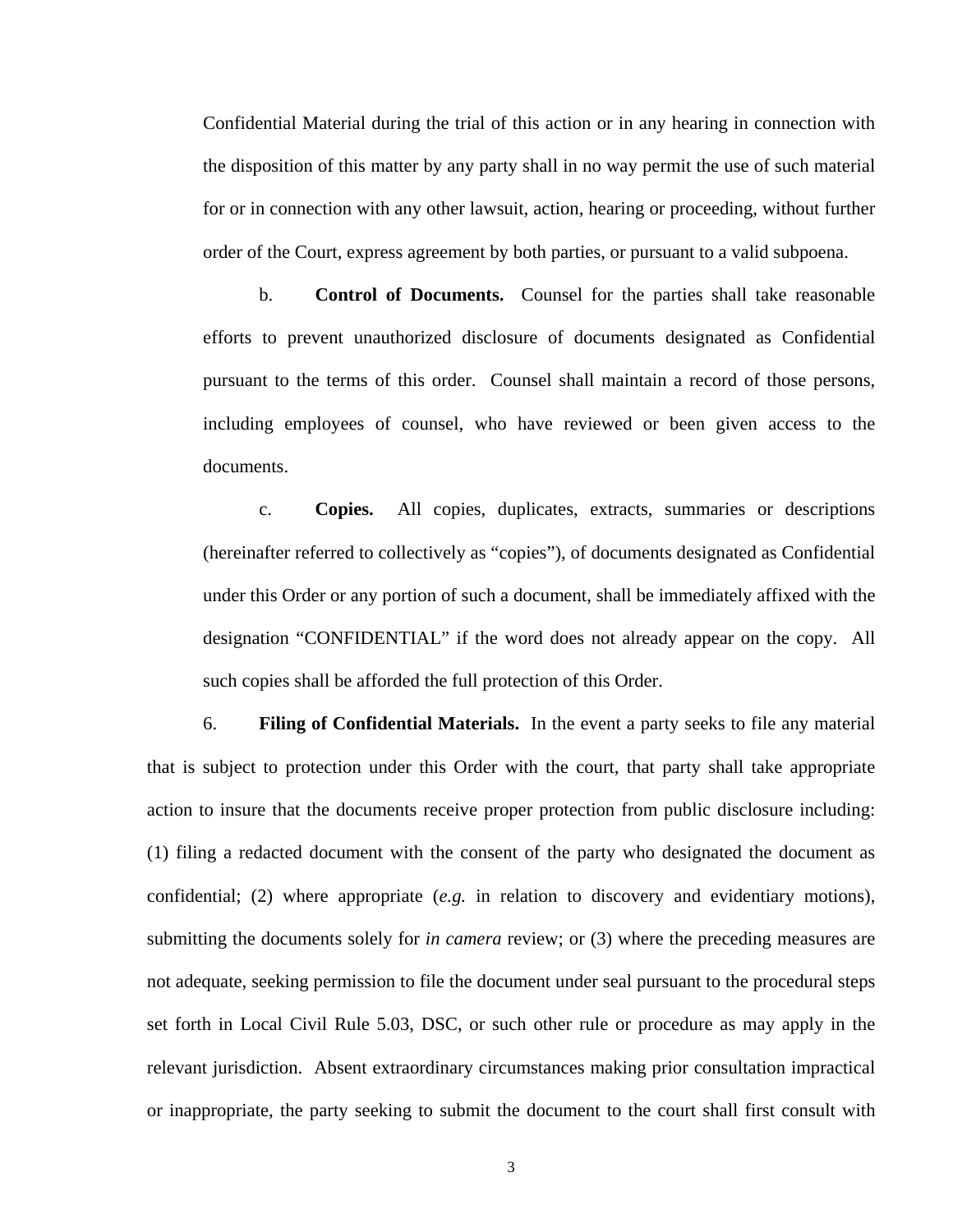counsel for the party who designated the document as confidential to determine if some measure less restrictive than filing the document under seal may serve to provide adequate protection. This duty exists irrespective of the duty to consult on the underlying motion. Nothing in this Order shall be construed as a prior directive to the Clerk of Court to allow any document be filed under seal. The parties understand that documents may be filed under seal only with the permission of the court after proper motion pursuant to Local Civil Rule 5.03.

 7. **Greater Protection of Specific Documents.** Except for attorney/client privilege or work product protected documents, no party may withhold information from discovery on the ground that it requires protection greater than that afforded by this Order unless the party moves for an Order providing such special protection.

 8. **Challenges to Designation as Confidential.** Any CONFIDENTIAL designation is subject to challenge. The following procedures shall apply to any such challenge.

a. The burden of proving the necessity of a Confidential designation remains with the party asserting confidentiality.

b. A party who contends that documents designated CONFIDENTIAL are not entitled to confidential treatment shall give written notice to the party who affixed the designation of the specific basis for the challenge. The party who so designated the documents shall have fifteen (15) days from service of the written notice to determine if the dispute can be resolved without judicial intervention and, if not, to move for an Order confirming the Confidential designation.

c. Notwithstanding any challenge to the designation of documents as confidential, all material previously designated CONFIDENTIAL shall continue to be treated as Confidential subject to the full protections of this Order until one of the following occurs:

4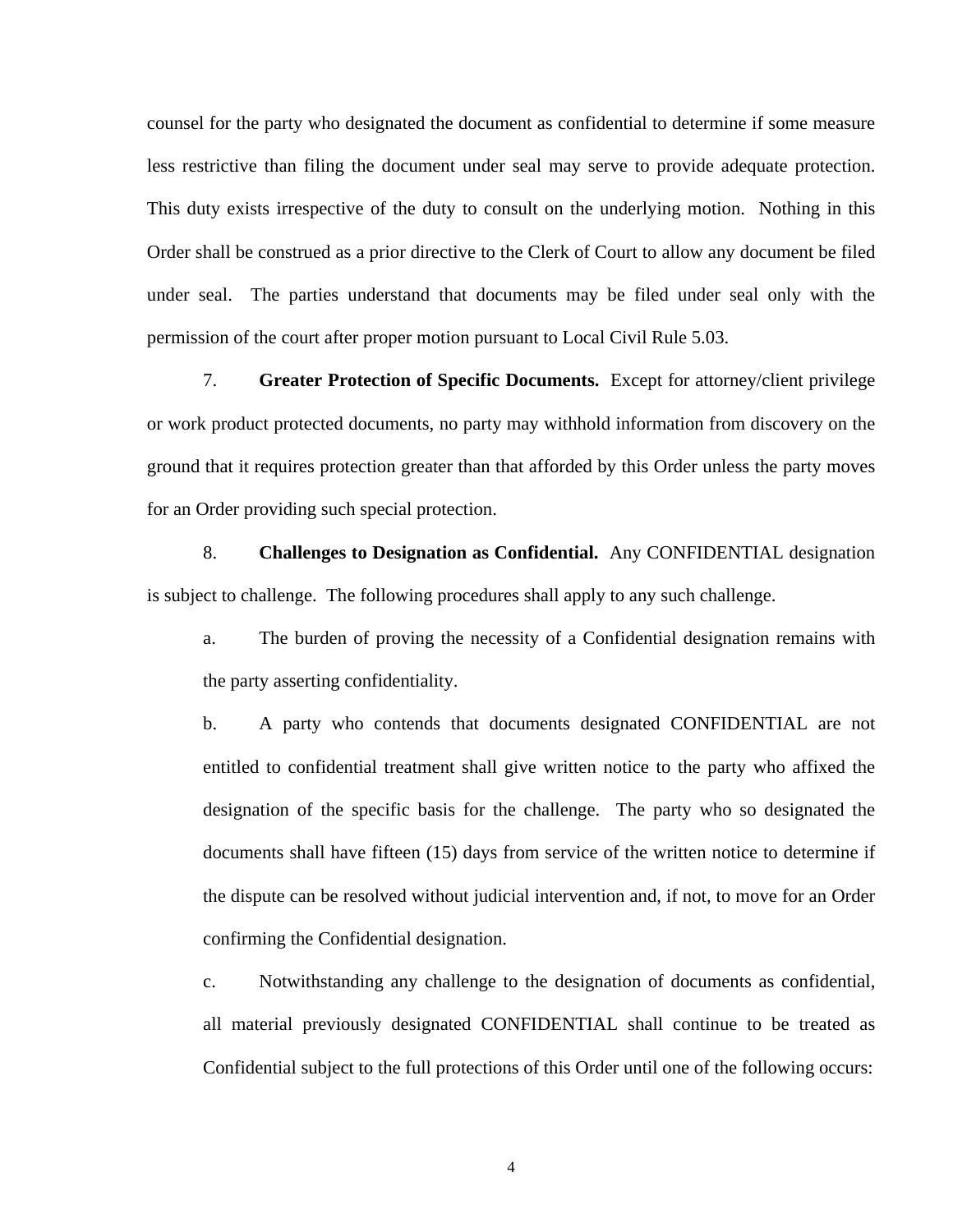(1) the party who claims that the documents are confidential withdraws such designation in writing;

 (2) the party who claims that the documents are confidential fails to move timely for an Order designating the documents as confidential as set forth in paragraph 9.b. above; or

 (3) the court rules that the documents should no longer be designated as confidential information.

d. Challenges to the confidentiality of documents may be made at any time and are not waived by the failure to raise the challenge at the time of initial disclosure or designation.

#### 9. **Treatment on Conclusion of Litigation.**

a. **Order Remains in Effect.** All provisions of this Order restricting the use of documents designated CONFIDENTIAL shall continue to be binding after the conclusion of the litigation unless otherwise agreed or ordered.

b. **Return of CONFIDENTIAL Documents.** Within thirty (30) days after the conclusion of the litigation, including conclusion of any appeal, all documents treated as confidential under this Order, including copies as defined above (¶6.d.) shall be returned to the producing party unless: (1) the document has been entered as evidence or filed (unless introduced or filed under seal); (2) the parties stipulate to destruction in lieu of return; or (3) as to documents containing the notations, summations, or other mental impressions of the receiving party, that party elects destruction.Notwithstanding the above requirements to return or destroy documents, counsel may retain attorney work product including an index which refers or relates to information designated CONFIDENTIAL so long as that work product does not duplicate verbatim substantial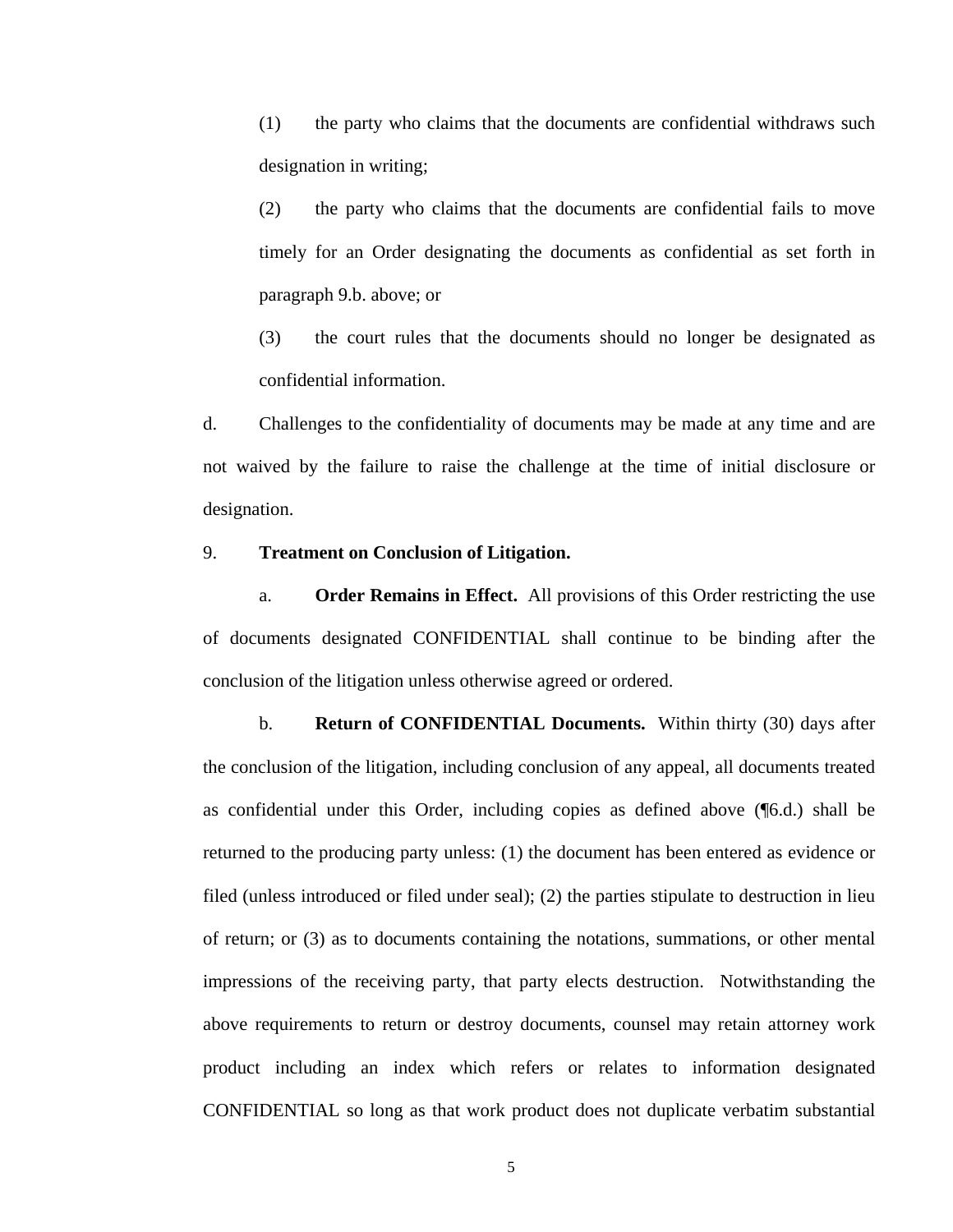portions of the text of confidential documents. This work product continues to be Confidential under the terms of this Order. An attorney may use his or her work product in a subsequent litigation provided that its use does not disclose the confidential documents.

 10. **Order Subject to Modification.** This Order shall be subject to modification on motion of any party or any other person who may show an adequate interest in the matter to intervene for purposes of addressing the scope and terms of this Order. The Order shall not, however, be modified until the parties shall have been given notice and an opportunity to be heard on the proposed modification.

 11. **No Judicial Determination.** This Order is entered based on the representations and agreements of the parties and for the purpose of facilitating discovery. Nothing herein shall be construed or presented as a judicial determination that any specific document or item of information designated as CONFIDENTIAL by counsel is subject to protection under Rule 26(c) of the Federal Rules of Civil Procedure or otherwise until such time as a document-specific ruling shall have been made.

 12. **Persons Bound.** This Order shall take effect when entered and shall be binding upon: (1) counsel who signed below and their respective law firms; and (2) their respective clients.

IT IS SO ORDERED.

June 3, 2015

Alayman D. Nest

Kaymani D. West Florence, South Carolina United States Magistrate Judge